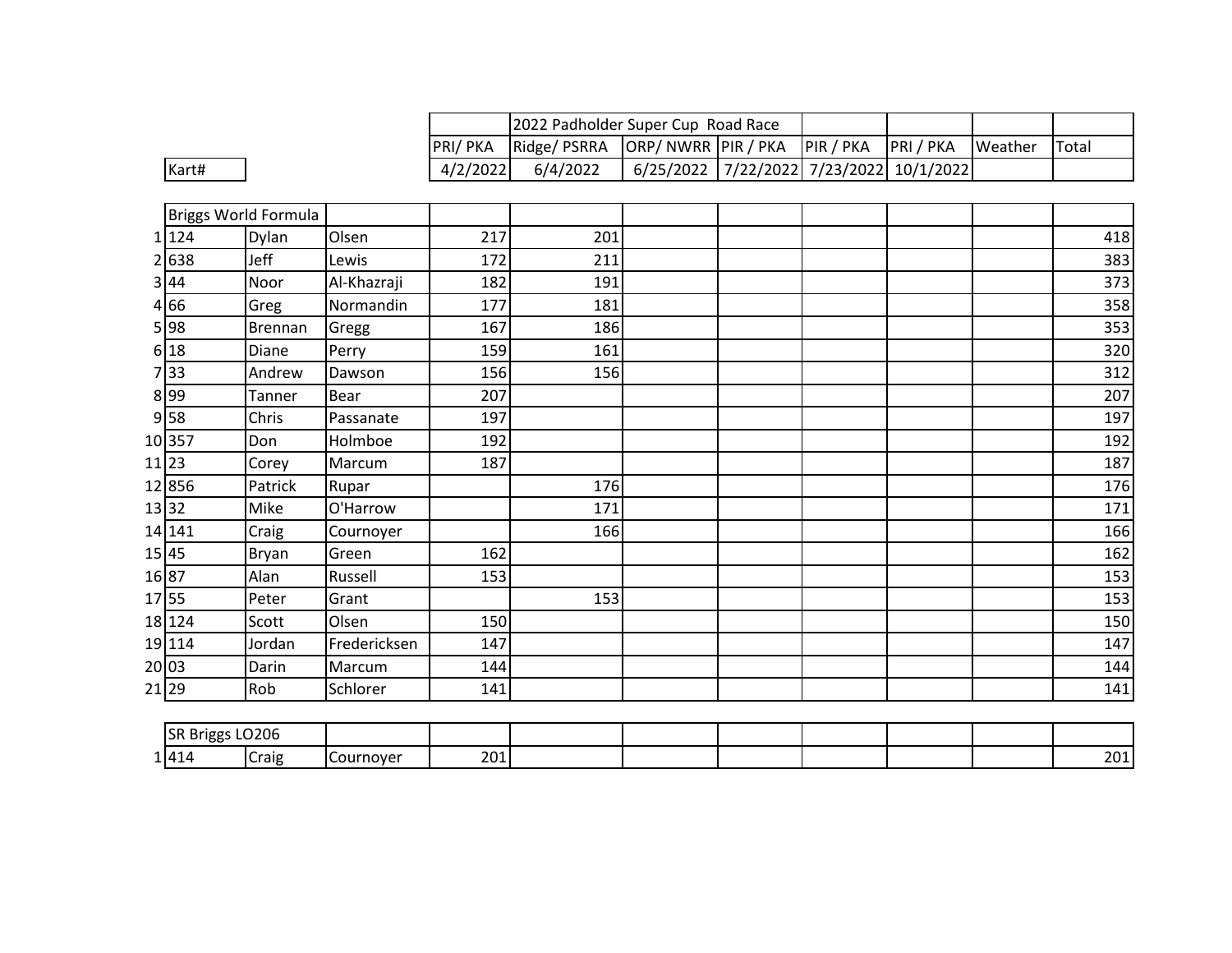|      | Tillotson          |                              |                           |            |            |  |  |            |
|------|--------------------|------------------------------|---------------------------|------------|------------|--|--|------------|
|      | 1 51               | Chad                         | Tracy                     | 202        | 183        |  |  | 385        |
|      | 2 44               | Paul                         | Connor                    | 192        | 193        |  |  | 385        |
|      | 3 73               | Wade                         | Janssen                   |            | 203        |  |  | 203        |
|      |                    |                              |                           |            |            |  |  |            |
|      | Yamaha KT100 Light |                              |                           |            |            |  |  |            |
|      | 1 19               | Mark                         | Ripley                    |            | 203        |  |  | 203        |
|      | 2 6                | Paul                         | Bartow<br>Chaffee         |            | 193<br>183 |  |  | 193<br>183 |
|      | 3 104              | Andy                         |                           |            |            |  |  |            |
|      |                    | 125cc Open Shifter LTD Heavy |                           |            |            |  |  |            |
|      | 1 1                | Aaron                        | Stanford                  | 207        | 205        |  |  | 412        |
|      | 2 02               | Steve                        | Siler                     | 187        | 185        |  |  | 372        |
|      | 3 47               | Gene                         | <b>Bircher</b>            | 177        | 195        |  |  | 372        |
|      | 4470               | Ryan                         | Deaver                    | 182        | 180        |  |  | 362        |
|      | 5 34               | Kyle                         | Abbas                     | 197        |            |  |  | 197        |
|      | $6$ 58             | Roger                        | Varner                    | 172        |            |  |  | 172        |
|      | 7 50z              | Greg                         | Ashton                    |            | 170        |  |  | 170        |
|      | 8 64               | Jason                        | Hall                      | 167        |            |  |  | 167        |
|      |                    |                              |                           |            |            |  |  |            |
|      | $1\overline{7}$    | Honda CR 125/99Cyl           |                           |            | 176        |  |  |            |
|      | 2 27               | James<br>Scott               | Francis<br><b>Bolster</b> | 200<br>175 | 186        |  |  | 376<br>361 |
| 3    | 302                | Paul                         | Goldman                   | 155        | 206        |  |  | 361        |
|      | 4 50z              | Scott                        | Mattson                   | 170        | 176        |  |  | 346        |
|      | 5 2                | Chris                        | Hegar                     | 210        |            |  |  | 210        |
| 6    | 525                | CJ                           | Werfelman                 |            | 196        |  |  | 196        |
|      | 778z               | Frank                        | Ross                      | 190        |            |  |  | 190        |
|      | 8 6                | Kevin                        | Morgan                    | 185        |            |  |  | 185        |
|      | 9 73               | Wade                         | Janssen                   | 180        |            |  |  | 180        |
|      | 10 787             | Jason                        | Sterner                   |            | 176        |  |  | 176        |
| 11 3 |                    | Cole                         | Hegar                     | 165        |            |  |  | 165        |
|      | 12351              | John                         | Griffis                   | 160        |            |  |  | 160        |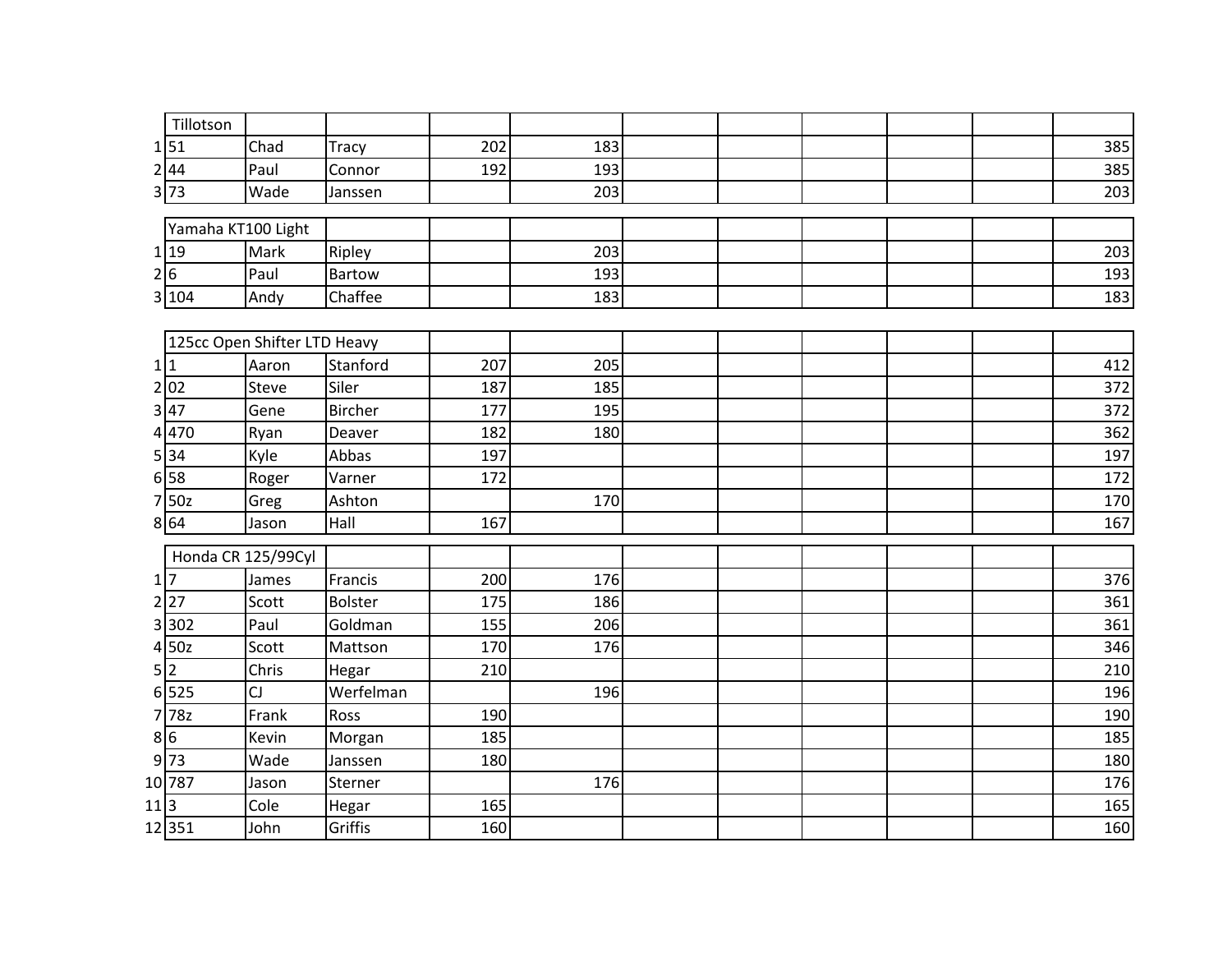|     |       | Honda CR 125/99Cyl Heavy |         |     |     |  |  |     |
|-----|-------|--------------------------|---------|-----|-----|--|--|-----|
|     | 1 8k  | John                     | Kappler | 194 | 204 |  |  | 398 |
|     | 2 335 | David                    | Schorn  | 204 | 179 |  |  | 383 |
|     | 3 13  | Adam                     | Ansteth | 179 | 194 |  |  | 373 |
|     | 4 78  | Micah                    | Salkind | 184 | 184 |  |  | 368 |
|     |       |                          |         |     |     |  |  |     |
|     |       | Spec Honda CR 125/99Cyl  |         |     |     |  |  |     |
|     | 1 15  | Gary                     | Roehl   | 192 | 202 |  |  | 394 |
| 2 9 |       | Josh                     | Tyndall |     | 192 |  |  | 192 |

|     | <b>FK3 Unlimited</b> |               |               |     |     |  |  |     |
|-----|----------------------|---------------|---------------|-----|-----|--|--|-----|
|     | 1 103                | <b>Travis</b> | <b>Henson</b> | 203 | 203 |  |  | 406 |
|     | 2 27                 | Keith         | Opzeeland     | 192 | 183 |  |  | 375 |
|     | 3 35                 | Kyle          | Rice          | 192 |     |  |  | 192 |
| 4 7 |                      | <b>Steve</b>  | Birdhard      |     | 193 |  |  | 193 |

| ⊶ ⊓ ∩           | .<br>Friuuru. |               |            |             |  |  |                    |
|-----------------|---------------|---------------|------------|-------------|--|--|--------------------|
| 1 I 1 1<br>ᆠᆘᆠᆠ | Ralph         | a ver<br>anc: | ົາດ<br>∠∪⊥ | 201<br>ZUIL |  |  | $\sim$<br>4<br>┭◡∠ |

| TaG Light |        |          |     |     |  |  |     |
|-----------|--------|----------|-----|-----|--|--|-----|
| 1 3       | Don    | Holmboe  | 179 | 204 |  |  | 383 |
| 2 80      | Donnie | Sullivan | 184 | 194 |  |  | 378 |
| 3 25      | Kamal  | Sundar   | 204 |     |  |  | 204 |
| 4 0       | Hailey | Sullivan | 194 |     |  |  | 194 |
| 5 55      | Tyler  | Musil    |     | 194 |  |  | 194 |
| 6 14      | Marc   | Musil    |     | 194 |  |  | 194 |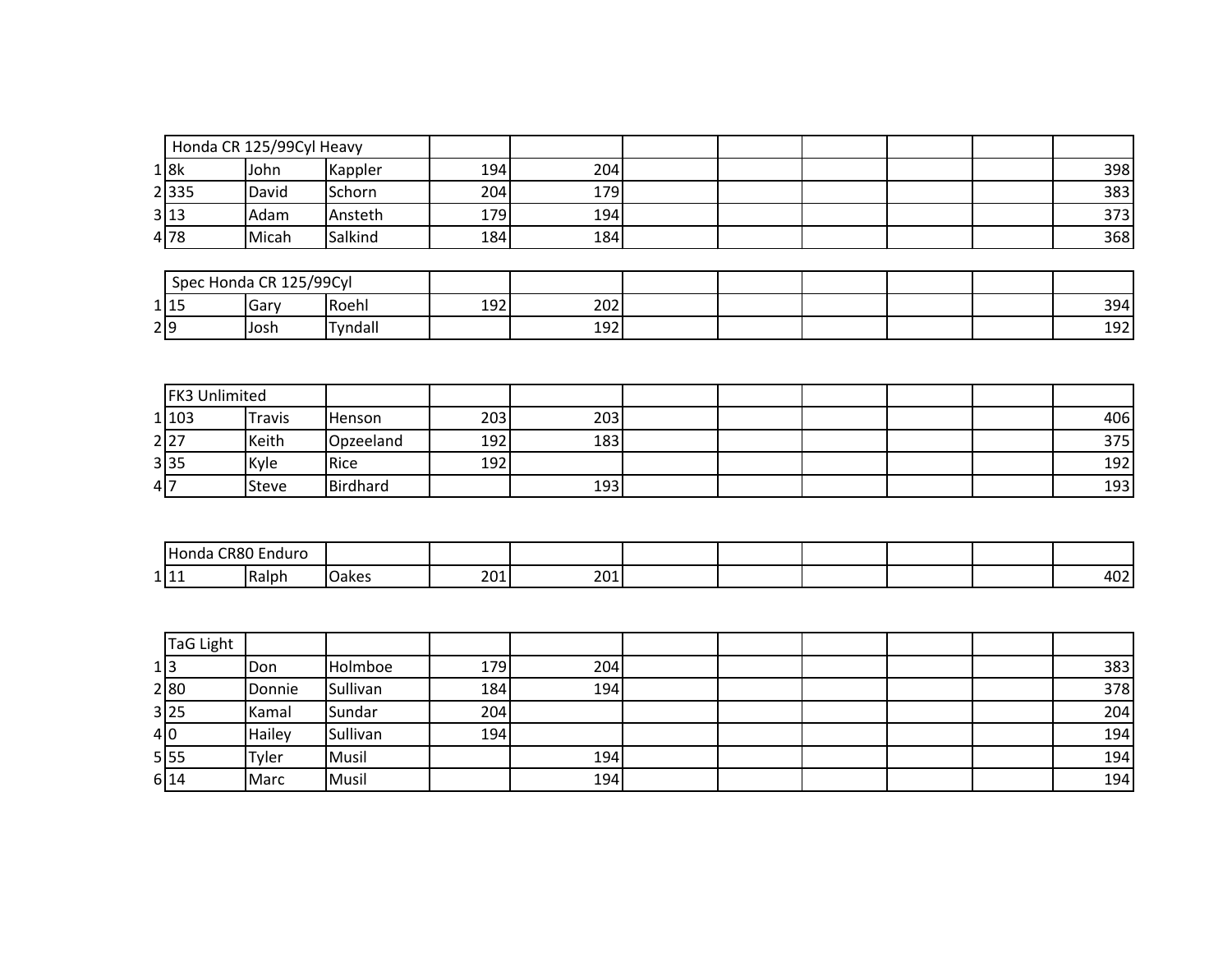|     | - Т∧∟<br>Enduro |  |  |  |  |  |
|-----|-----------------|--|--|--|--|--|
| . . |                 |  |  |  |  |  |

|         | NW Briggs World Formula |              |     |     |  |  |     |
|---------|-------------------------|--------------|-----|-----|--|--|-----|
| 1 124   | Dylan                   | Olsen        | 217 | 211 |  |  | 428 |
| 2638    | Jeff                    | Lewis        | 207 | 191 |  |  | 398 |
| 3 45    | Bryan                   | Green        | 187 | 201 |  |  | 388 |
| 4 44    | Noor                    | Al-Khazraji  | 177 | 186 |  |  | 363 |
| 5 66    | Greg                    | Normandin    | 172 | 181 |  |  | 353 |
| 6 18    | Diane                   | Perry        | 162 | 161 |  |  | 323 |
| 33<br>7 | Andrew                  | Dawson       | 167 | 153 |  |  | 320 |
| 8 58    | Chris                   | Passanate    | 197 |     |  |  | 197 |
| 9 23    | Corey                   | Marcum       | 192 |     |  |  | 192 |
| 10 98   | <b>Brennan</b>          | Gregg        | 182 |     |  |  | 182 |
| 11856   | Patrick                 | Rupar        |     | 176 |  |  | 176 |
| 12 32   | Mike                    | O'Harrow     |     | 171 |  |  | 171 |
| 13 55   | Peter                   | Grant        |     | 166 |  |  | 166 |
| 14 03   | Darin                   | Marcum       | 159 |     |  |  | 159 |
| 15 87   | Alan                    | Russell      | 156 |     |  |  | 156 |
| 16 414  | Craig                   | Cournoyer    |     | 156 |  |  | 156 |
| 17 99   | Tanner                  | Baer         | 153 |     |  |  | 153 |
| 18 114  | Jordan                  | Fredericksen | 150 |     |  |  | 150 |
| 19 29   | Rob                     | Schlorer     | 147 |     |  |  | 147 |
| 20 124  | Scott                   | Olsen        | 144 |     |  |  | 144 |
| 21357   | Don                     | Holmboe      | 141 |     |  |  | 141 |

|    | NW Junior Briggs | __<br>oc | vrie<br>◡ |  |  |  |  |
|----|------------------|----------|-----------|--|--|--|--|
| -- |                  |          |           |  |  |  |  |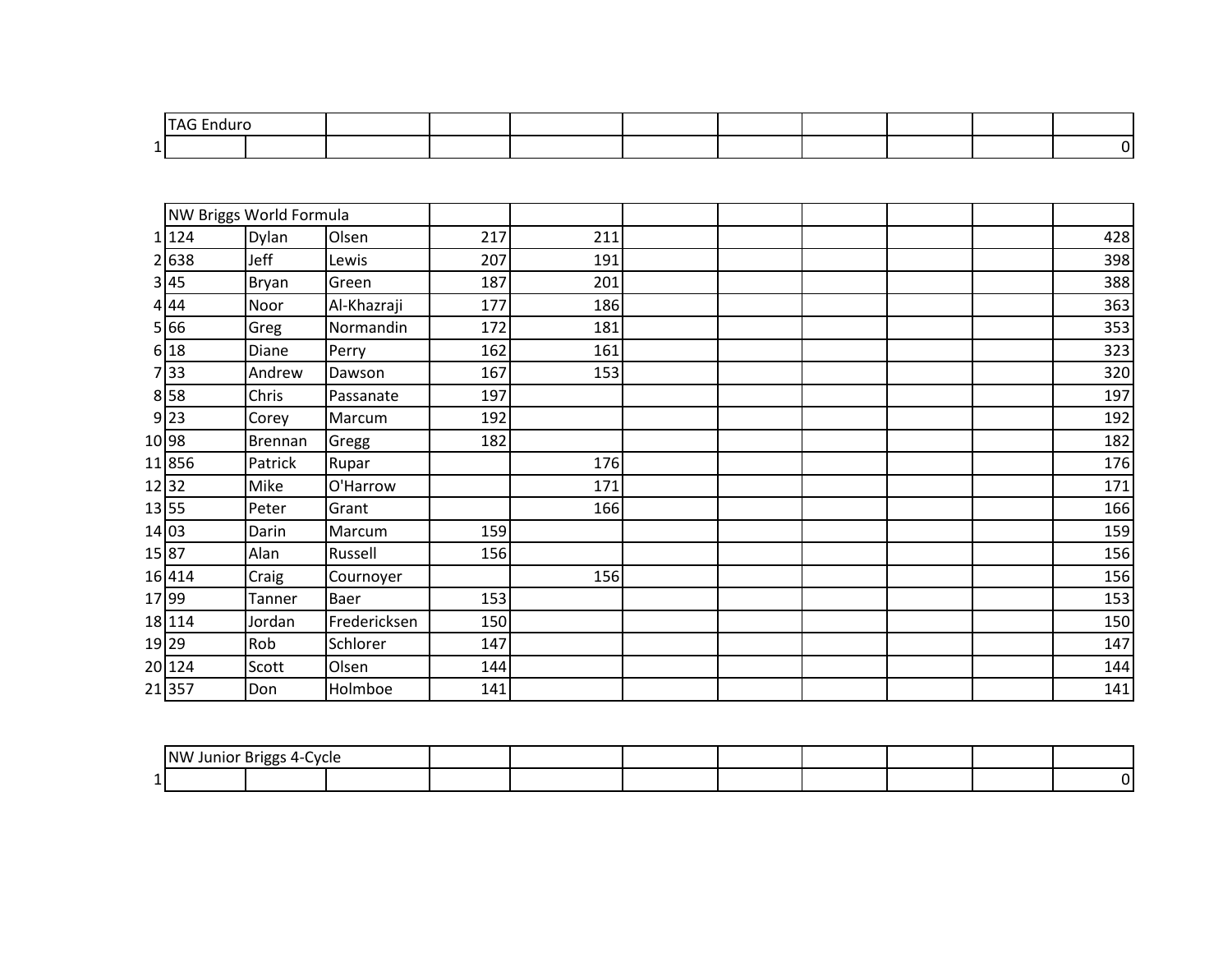|    | <b>NW Tillotson</b> |             |                |     |     |  |  |     |
|----|---------------------|-------------|----------------|-----|-----|--|--|-----|
|    | 1 51                | Chad        | Tracy          | 203 | 193 |  |  | 396 |
|    | 2 44                | <b>Paul</b> | Connor         | 193 | 203 |  |  | 396 |
| 31 |                     | 73 Wade     | <b>Janssen</b> | 183 | 183 |  |  | 366 |

| 'NW<br>- -<br>. Briggs<br>ΣК | LO206 |           |     |  |  |  |             |
|------------------------------|-------|-----------|-----|--|--|--|-------------|
| 1414                         | Craig | Cournover | 201 |  |  |  | 201<br>ZUI, |

|     |       | Yamaha KT100 Heavy |               |     |  |  |     |
|-----|-------|--------------------|---------------|-----|--|--|-----|
| 1 6 |       | Paul               | <b>Barlow</b> | 203 |  |  | 203 |
|     | 2 19  | Mark               | Ripley        | 203 |  |  | 203 |
|     | 3 104 | lAndv              | Chaffee       | 203 |  |  | 203 |

|       |                   | 125cc Open Shifter LTD |          |     |     |  |  |     |
|-------|-------------------|------------------------|----------|-----|-----|--|--|-----|
|       | 1 75              | <b>Brandon</b>         | Scheiber | 214 | 200 |  |  | 414 |
|       | 2 103             | Travis                 | Henson   | 204 | 210 |  |  | 414 |
| 3 4   |                   | Brittany               | Williams | 194 | 185 |  |  | 379 |
|       | 4 02              | Steve                  | Siler    | 184 | 180 |  |  | 364 |
|       | 5 470             | Ryan                   | Deaver   | 174 | 190 |  |  | 364 |
|       | 6 77              | Gunther                | Hohagen  | 179 | 170 |  |  | 349 |
|       | 7007              | Andrew                 | Hohagen  | 159 | 175 |  |  | 334 |
|       | $8$  26           | Garrett                | Foss     | 164 | 165 |  |  | 329 |
|       | 9 302             | Paul                   | Goldman  | 156 | 160 |  |  | 316 |
| 10 7  |                   | James                  | Francis  | 150 | 160 |  |  | 310 |
|       | 1134              | Kyle                   | Abbas    | 189 |     |  |  | 189 |
| 12 64 |                   | Jason                  | Hall     | 169 |     |  |  | 169 |
|       | 13 <sub>20z</sub> | Greg                   | Ashton   |     | 160 |  |  | 160 |
|       | 14 78z            | Frank                  | Ross     | 153 |     |  |  | 153 |
|       | 15 50z            | Scott                  | Mattson  | 150 |     |  |  | 150 |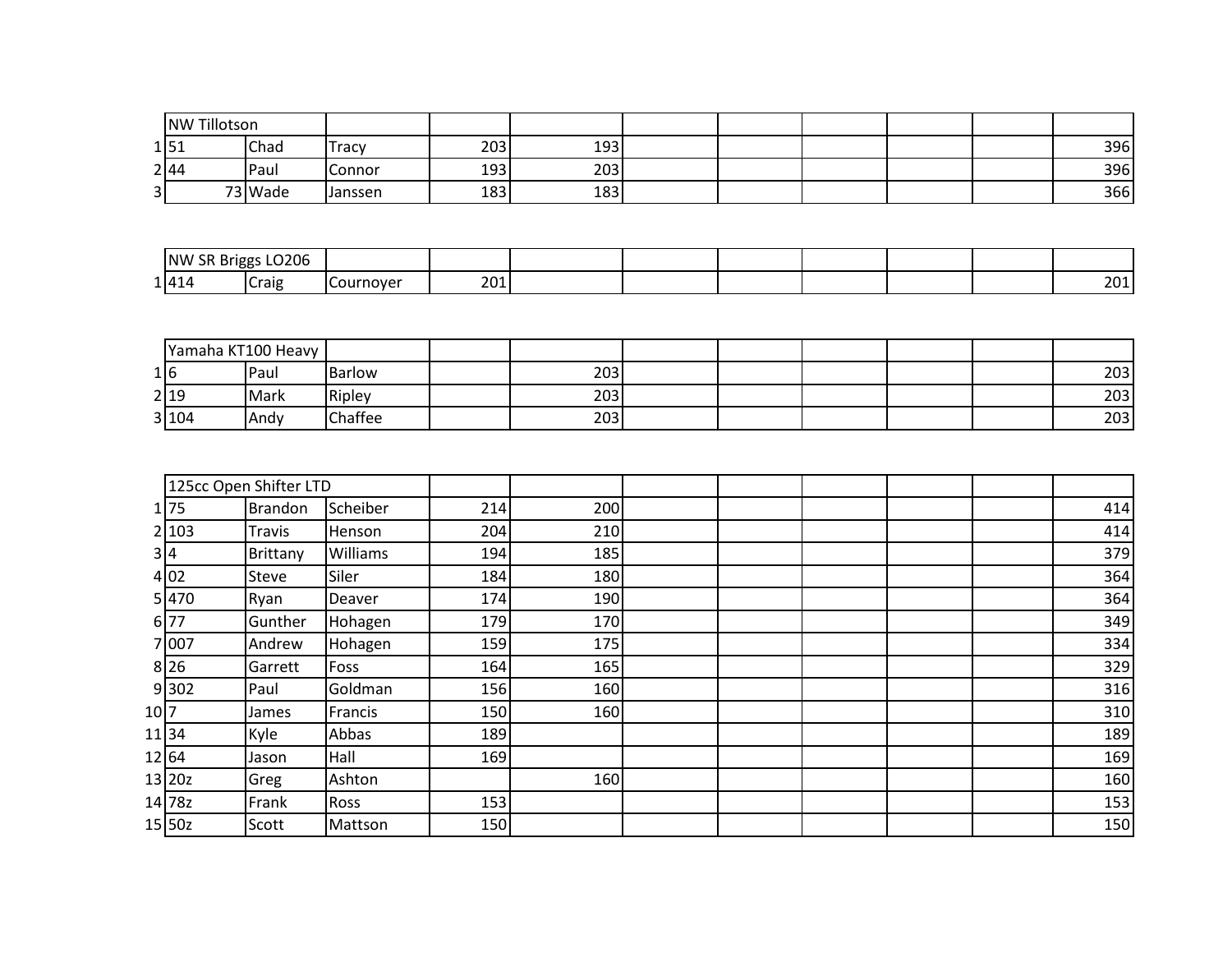|       | NW Honda CR 125/99Cyl Heavy |                |     |     |  |  |            |
|-------|-----------------------------|----------------|-----|-----|--|--|------------|
| 1 8k  | John                        | Kappler        | 205 | 205 |  |  | 410        |
| 2 78  | Micah                       | Salkind        | 185 | 195 |  |  | 380        |
| 3 13  | Adam                        | Ansteth        | 175 | 185 |  |  | 360        |
| 4 47  | Gene                        | <b>Bircher</b> | 175 | 180 |  |  | 355        |
| 5 335 | David                       | Schorn         | 195 |     |  |  | <b>195</b> |
| 6 6   | Kevin                       | Morgan         | 180 |     |  |  | 180        |
| 7 9   | Josh                        | Tyndall        |     | 180 |  |  | 180        |

|      | Formula ICE |              |               |     |     |  |  |     |
|------|-------------|--------------|---------------|-----|-----|--|--|-----|
| 1 27 |             | Keith        | Opzeeland     | 203 | 193 |  |  | 396 |
| 2 7  |             | <b>Steve</b> | Birchard      |     | 203 |  |  | 203 |
| 3 19 |             | John         | <b>Benson</b> | 193 |     |  |  | 193 |
| 4 35 |             | Kyle         | Rice          | 183 |     |  |  | 183 |

| <b>INW</b>      | :R8í<br>∵⊦ndur∟<br>Honda |  |           |            |  |  |             |
|-----------------|--------------------------|--|-----------|------------|--|--|-------------|
| 1 I 1 1<br>ᆂᆘᆂᆂ | Ralph<br>.               |  | 201<br>ື່ | 201<br>∠∪⊥ |  |  | $-$<br>TUZ. |

| $\sim$ $-$<br>INW | $\sim$ $\sim$ $\sim$<br>--<br>∙ JDer.<br>¬-<br>י י |  |  |  |  |  |
|-------------------|----------------------------------------------------|--|--|--|--|--|
| . .               |                                                    |  |  |  |  |  |

| TaG Heavy |        |          |     |     |  |  |     |
|-----------|--------|----------|-----|-----|--|--|-----|
| 1 80      | Donnie | Sullivan | 185 | 204 |  |  | 389 |
| 2 3       | Don    | Holmboe  | 180 | 204 |  |  | 384 |
| 3 20      |        | Schlorer | 205 |     |  |  | 205 |
| 4 14      | Marc   | Musil    |     | 204 |  |  | 204 |
| 5 55      | Tyler  | Musil    |     | 204 |  |  | 204 |
| 6 25      | Kamual | Sundar   | 195 |     |  |  | 195 |
| 7 0       | Hailey | Sullivan | 175 |     |  |  | 175 |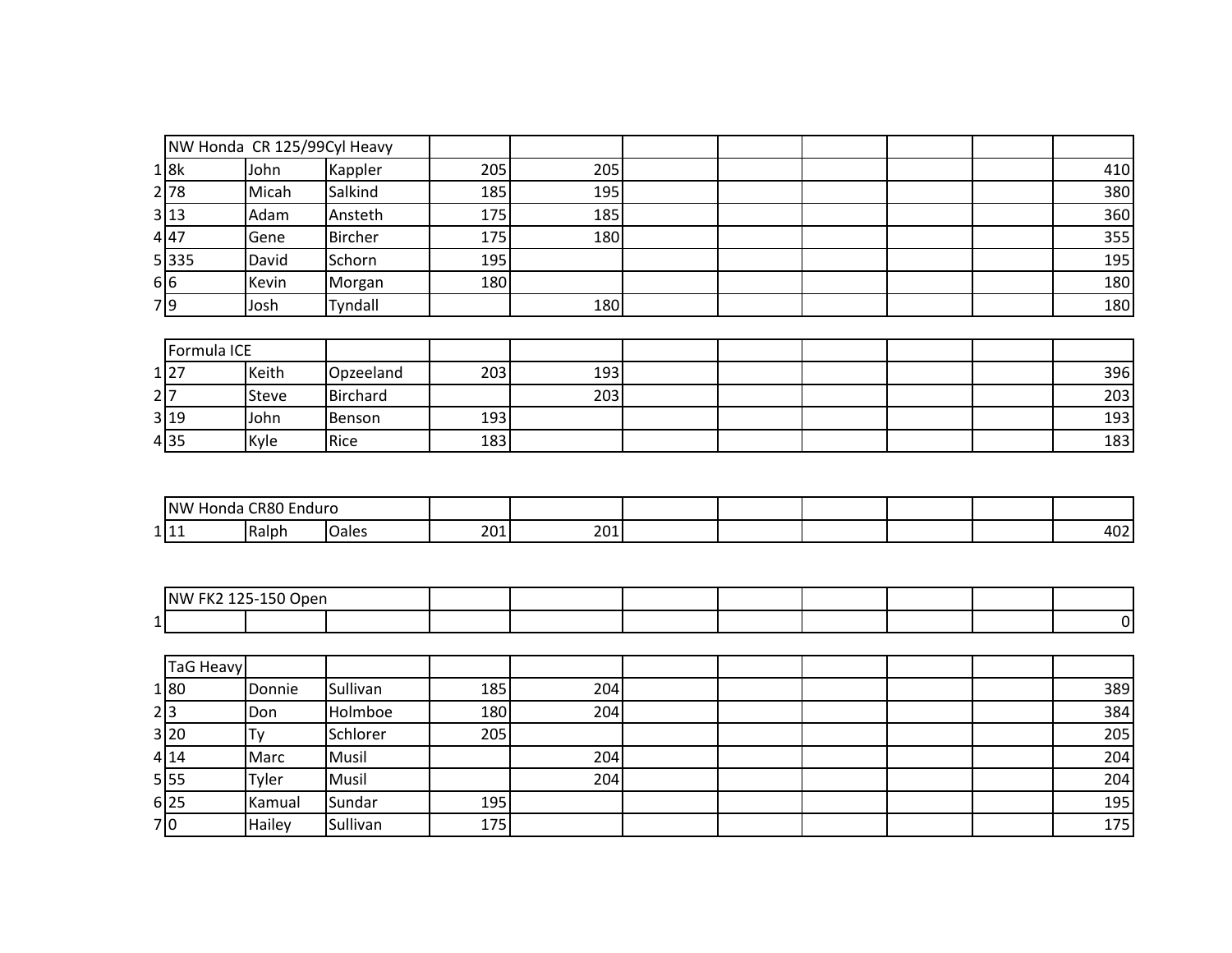|       |                | NW-2 Briggs World Formula |              |     |     |  |  |     |
|-------|----------------|---------------------------|--------------|-----|-----|--|--|-----|
|       | 1 638          | Jeff                      | Lewis        | 217 | 191 |  |  | 408 |
|       | 2 124          | Dylan                     | Olsen        | 207 | 201 |  |  | 408 |
|       | 3 45           | Bryan                     | Green        | 187 | 181 |  |  | 368 |
|       | 4 44           | Noor                      | Al-Kharaji   | 182 | 186 |  |  | 368 |
|       | 5 66           | Gregg                     | Normandin    | 147 | 211 |  |  | 358 |
|       | 6 18           | Diane                     | Perry        | 162 | 161 |  |  | 323 |
|       | 7 33           | Andrew                    | Dawson       | 156 | 156 |  |  | 312 |
|       | $8$  23        | Corey                     | Marcum       | 197 |     |  |  | 197 |
|       | $9$ 58         | Chris                     | Passanate    | 192 |     |  |  | 192 |
| 10 03 |                | Darin                     | Marcum       | 177 |     |  |  | 177 |
|       | 11856          | Patrick                   | Rupar        |     | 176 |  |  | 176 |
| 12 98 |                | Brennan                   | Gregg        | 172 |     |  |  | 172 |
| 13 32 |                | Mike                      | O'Harrow     |     | 171 |  |  | 171 |
|       | 14 124         | Scott                     | Olsen        | 167 |     |  |  | 167 |
| 15 55 |                | Peter                     | Grant        |     | 166 |  |  | 166 |
| 16 87 |                | Alan                      | Russell      | 159 |     |  |  | 159 |
|       | 17 414         | Craig                     | Cournoyer    |     | 156 |  |  | 156 |
|       | 18 114         | Jordan                    | Frederickson | 153 |     |  |  | 153 |
| 19 29 |                | Rob                       | Schlorer     | 150 |     |  |  | 150 |
| 20 99 |                | Taner                     | Baer         | 144 |     |  |  | 144 |
|       | 21357          | Don                       | Holmboe      | 144 |     |  |  | 144 |
|       |                |                           |              |     |     |  |  |     |
|       | NW-2 Tillotson |                           |              |     |     |  |  |     |
|       | 1 44           | Paul                      | Connor       | 202 | 203 |  |  | 405 |
|       | 2 51           | Chad                      | Tracy        | 192 | 203 |  |  | 395 |

| NW-2 SR Briggs LO206 |  |  |  |  |  |
|----------------------|--|--|--|--|--|
|                      |  |  |  |  |  |

3|73 |Wade |Janssen | | 203| | | | | | 203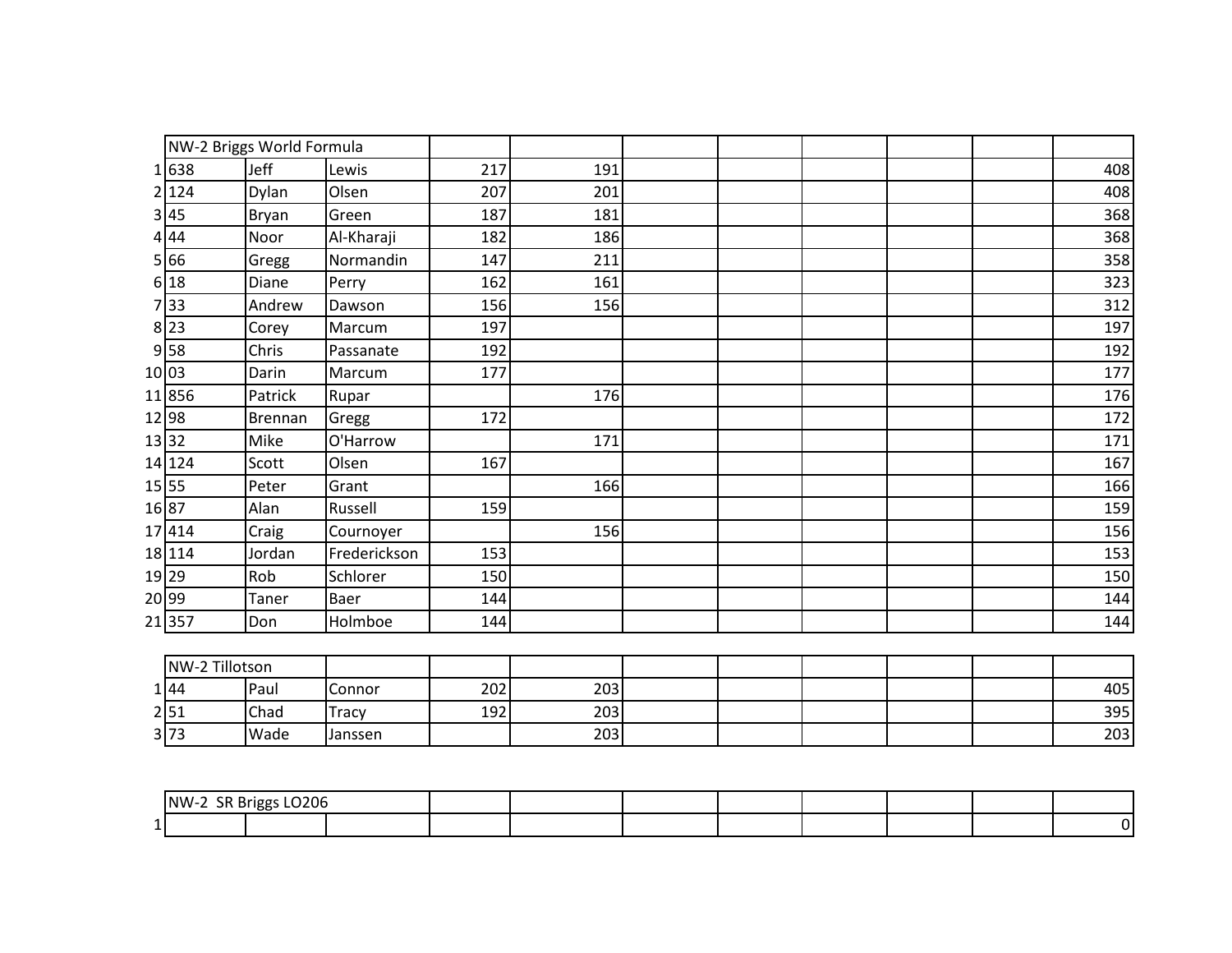|       | NW 125cc Open Shifter LTD |                 |            |     |  |  |     |
|-------|---------------------------|-----------------|------------|-----|--|--|-----|
| 1 75  | Brandon                   | Scheiber        | 206        | 196 |  |  | 402 |
| 2 103 | <b>Travis</b>             | Henson          | 196        | 206 |  |  | 402 |
| 314   | Brittany                  | <b>Williams</b> | <b>186</b> | 181 |  |  | 367 |
| 4 26  | Garrett                   | Foss            | 176        | 186 |  |  | 362 |
| 5 77  | Gunther                   | Hohagen         | 181        | 176 |  |  | 357 |
| 6007  | Andrew                    | Hohagen         | 171        | 176 |  |  | 347 |

|       | NW Open Shifter Limited Heavy |          |     |     |  |     |
|-------|-------------------------------|----------|-----|-----|--|-----|
|       | Aaron                         | Stanford | 207 | 185 |  | 392 |
| 2 02  | Steve                         | Siler    | 197 | 185 |  | 382 |
| 3 470 | Rvan                          | Deaver   | 182 | 195 |  | 377 |
| 447   | Gene                          | Bircher  | 172 | 205 |  | 377 |
| 534   | Kyle                          | Abbas    | 187 |     |  | 187 |
| 6 20z | Greg                          | Ashton   |     | 185 |  | 185 |
| 7 58  | Roger                         | Varner   | 177 |     |  | 177 |
| 864   | Jason                         | Hall     | 167 |     |  | 167 |

|      |       | NW-2 Honda CR 125/99Cyl Heavy |     |     |  |  |     |
|------|-------|-------------------------------|-----|-----|--|--|-----|
| 1 8k | John  | Kappler                       | 194 | 204 |  |  | 398 |
| 2335 | David | <b>Schorn</b>                 | 204 | 179 |  |  | 383 |
| 3 78 | Micah | Salkind                       | 194 | 184 |  |  | 378 |
| 4 13 | Adam  | Ansteth                       |     | 194 |  |  | 194 |
| 5 5  | Kevin | Morgan                        | 184 |     |  |  | 184 |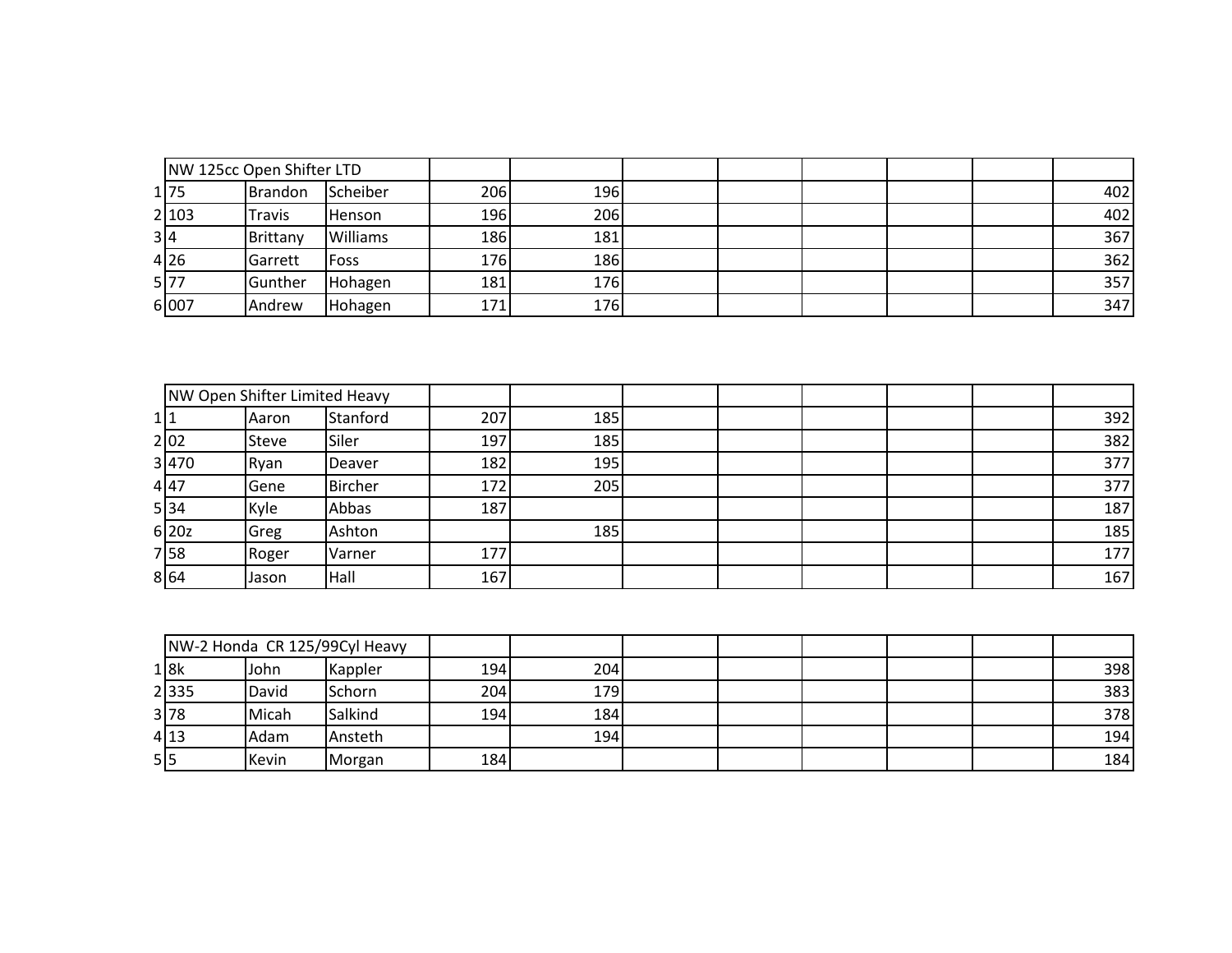|        | NW Honda CR 125/99Cyl |                |     |     |  |  |     |
|--------|-----------------------|----------------|-----|-----|--|--|-----|
|        | James                 | Francis        | 199 | 176 |  |  | 375 |
| 2 27   | Scott                 | <b>Bolster</b> | 184 | 186 |  |  | 370 |
| 3 50z  | Scott                 | Mattson        | 179 | 176 |  |  | 355 |
| 4 302  | Paul                  | Goldman        | 169 | 181 |  |  | 350 |
| 5 2    | Chris                 | Hegar          | 209 |     |  |  | 209 |
| 6 78z  | Frank                 | <b>Ross</b>    | 189 |     |  |  | 189 |
| 7 73   | Wade                  | Janssen        | 174 |     |  |  | 174 |
| 8 3    | Cole                  | Hegar          | 169 |     |  |  | 169 |
| 9 351  | John                  | Griffis        | 169 |     |  |  | 169 |
| 10 787 | Jason                 | Sterner        |     | 206 |  |  |     |
| 11525  | CJ                    | Werfelman      |     | 196 |  |  |     |

| NW Spec Honda CR125 125/99CYC |              |         |     |     |  |  |     |
|-------------------------------|--------------|---------|-----|-----|--|--|-----|
| 1 15                          | <b>IGarv</b> | Roehl   | 202 | 202 |  |  | 404 |
| 2 13                          | Adam         | Ansteth | 192 |     |  |  | 192 |
| 3 9                           | Josh         | Tyndall |     | 192 |  |  | 192 |

| LOOcc<br>$80-1$<br>IFK.<br>Oper |       |       |     |  |  |  |            |
|---------------------------------|-------|-------|-----|--|--|--|------------|
| 1 11                            | Ralph | лаке: | 201 |  |  |  | 201<br>ZUI |

| NW Formula ICE |       |           |     |     |  |  |     |
|----------------|-------|-----------|-----|-----|--|--|-----|
| 1 2            | Keith | Opzeeland | 193 | 203 |  |  | 396 |
| 2 19           | John  | Benson    | 203 |     |  |  | 203 |
| 3 55           | Tyler | Musil     |     | 203 |  |  | 203 |
| 4 66           | Marc  | Musil     |     | 203 |  |  | 203 |
| 5 35           | Kyle  | Rice      | 193 |     |  |  | 193 |